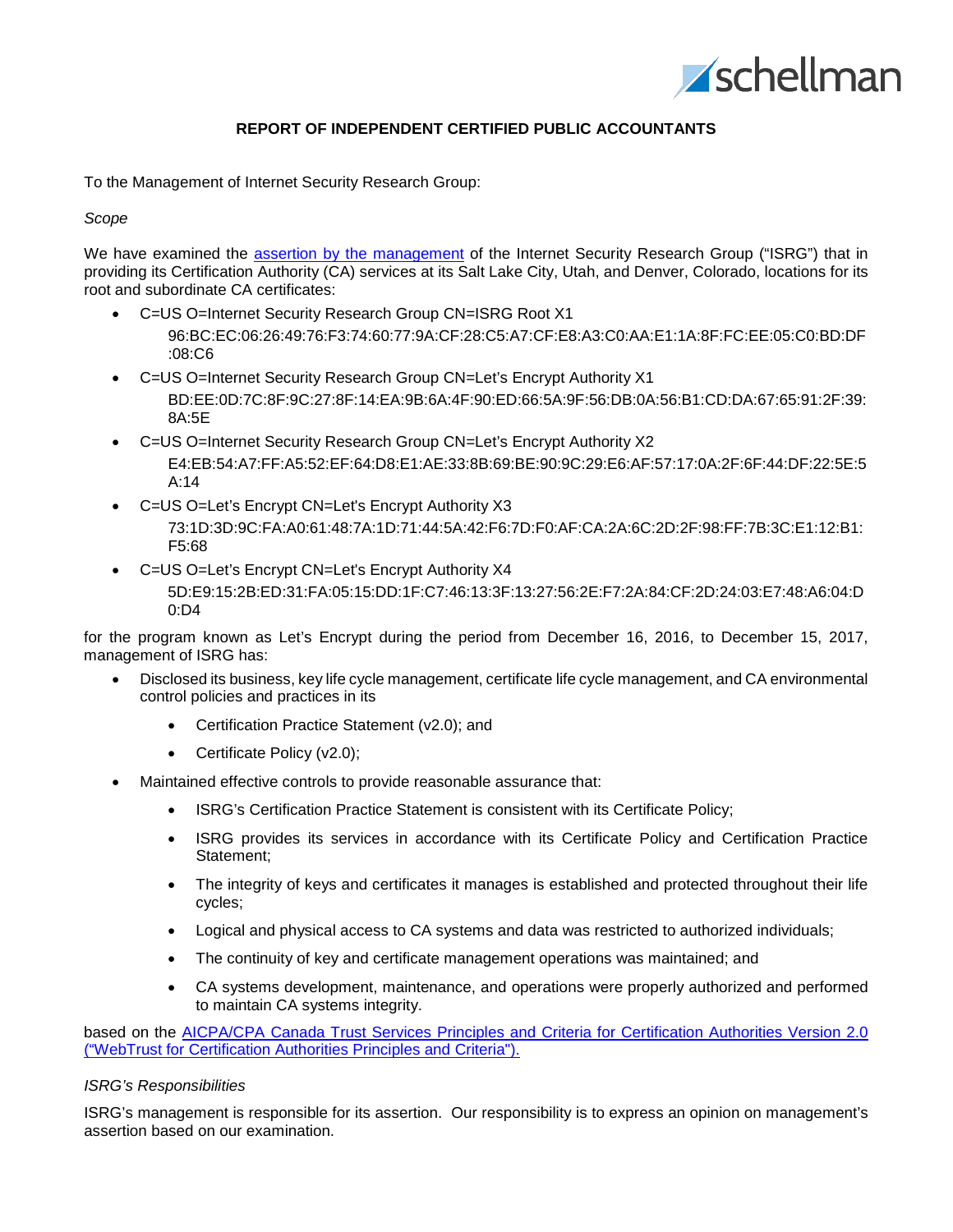## *Independent Certified Public Accountant's Responsibilities*

Our examination was conducted in accordance with attestation standards established by the American Institute of Certified Public Accountants, and accordingly, included (1) obtaining an understanding of ISRG's key and certificate life cycle management business practices and its controls over key and certificate integrity, over the authenticity and privacy of subscriber and relying party information, over the continuity of key and certificate life cycle management operations, and over development, maintenance and operation of systems integrity; (2) selectively testing transactions executed in accordance with disclosed key and certificate life cycle management business and information privacy practices; (3) testing and evaluating the operating effectiveness of the controls; and (4) performing such other procedures as we considered necessary in the circumstances. We believe that our examination provides a reasonable basis for our opinion.

#### *Inherent Limitations*

Because of the nature and inherent limitations of controls, ISRG's ability to meet the aforementioned criteria may be affected. For example, controls may not prevent, or detect and correct, error, fraud, unauthorized access to systems and information, or failure to comply with internal and external policies or requirements. Also, the projection of any conclusions based on our findings to future periods is subject to the risk that changes may alter the validity of such conclusions.

#### *Emphasis on a Matter*

ISRG has disclosed that its Certificate Authority Authorization (CAA) checking algorithm was modified on September 14, 2017 to meet the new CAA checking rules that were added to the Baseline Requirements and went into effect on September 8, 2017.

#### *Opinion*

In our opinion, for the period from December 16, 2016, to December 15, 2017, ISRG's management's assertion, as set forth in the first paragraph, is fairly stated, in all material respects, based on the [WebTrust for Certification](http://www.webtrust.org/homepage-documents/item54279.pdf)  [Authorities Principles and Criteria.](http://www.webtrust.org/homepage-documents/item54279.pdf)

The WebTrust seal of assurance for Certification Authorities ISRG's website constitutes a symbolic representation of the content of this report and it is not intended, nor should be construed, to update this report or provide any additional assurance.

The relative effectiveness and significance of specific controls at ISRG and their effect on assessments of control risk for subscribers and relying parties are dependent on their interaction with the controls, and other factors present at external registration authorities, individual subscriber and relying party locations. We have performed no procedures to evaluate the effectiveness of controls at external registration authorities, individual subscriber and relying party locations.

This report does not include any representation as to the quality of ISRG's services beyond those covered by the [WebTrust for Certification Authorities Principles and Criteria,](http://www.webtrust.org/homepage-documents/item54279.pdf) nor the suitability of any of ISRG's services for any customer's intended purpose.

SCHELLMAN & COMPANY, LLC

Schellman & Company, LLC Certified Public Accountants 4010 W Boy Scout Blvd, Suite 600 Tampa, FL 33607 January 25, 2018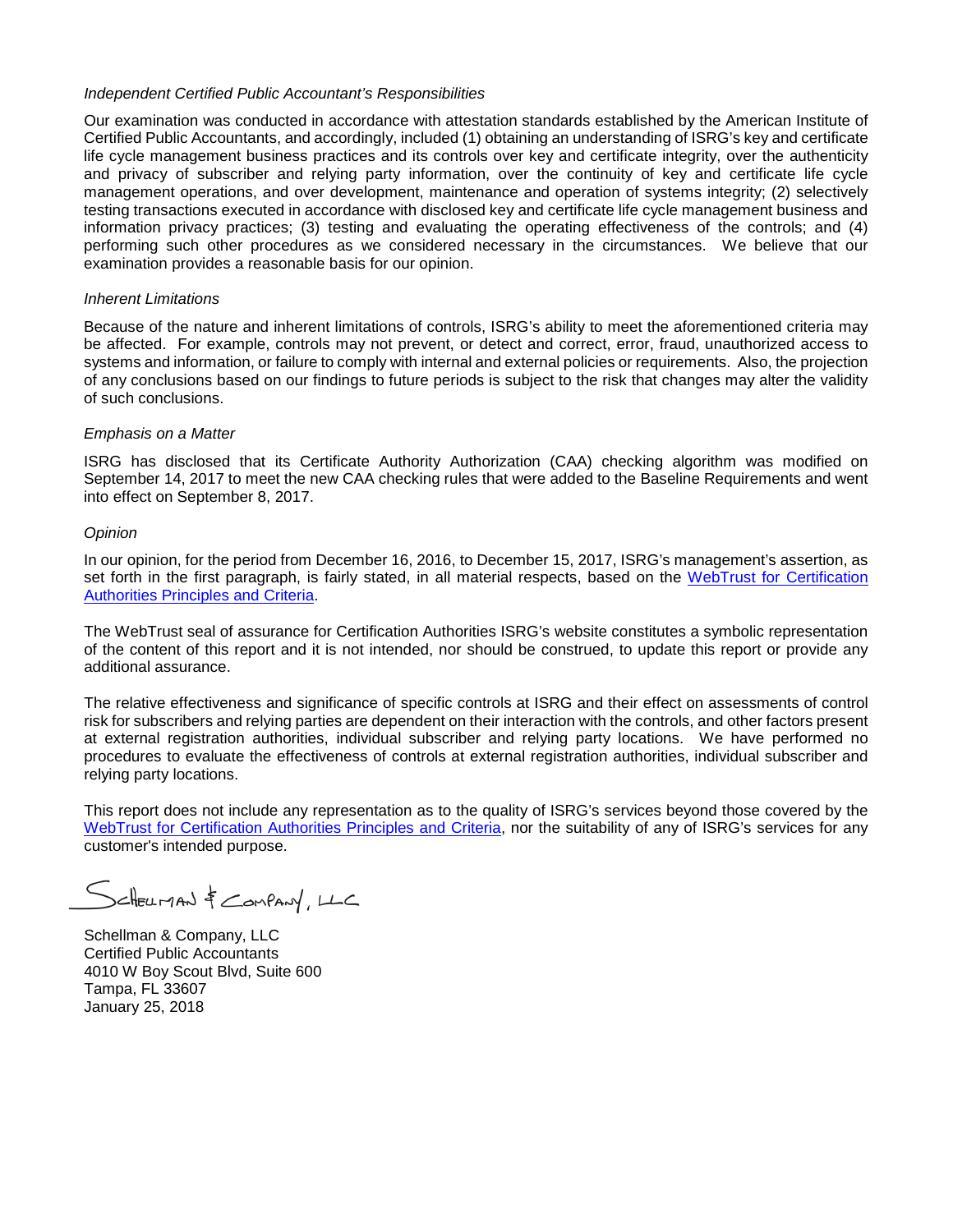

## <span id="page-2-0"></span>**ASSERTION OF MANAGEMENT AS TO ITS DISCLOSURE OF ITS PRACTICES AND ITS CONTROLS OVER ITS CERTIFICATION AUTHORITY OPERATIONS DURING THE PERIOD FROM DECEMBER 16, 2016, TO DECEMBER 15, 2017**

# January 25, 2018

The Internet Security Research Group (ISRG) operates as a Certification Authority (CA) for its root and subordinate CA certificates:

- C=US O=Internet Security Research Group CN=ISRG Root X1 96:BC:EC:06:26:49:76:F3:74:60:77:9A:CF:28:C5:A7:CF:E8:A3:C0:AA:E1:1A:8F:FC:EE:05:C0:BD:DF
- :08:C6 • C=US O=Internet Security Research Group CN=Let's Encrypt Authority X1
	- BD:EE:0D:7C:8F:9C:27:8F:14:EA:9B:6A:4F:90:ED:66:5A:9F:56:DB:0A:56:B1:CD:DA:67:65:91:2F:39: 8A:5E
- C=US O=Internet Security Research Group CN=Let's Encrypt Authority X2 E4:EB:54:A7:FF:A5:52:EF:64:D8:E1:AE:33:8B:69:BE:90:9C:29:E6:AF:57:17:0A:2F:6F:44:DF:22:5E:5 A:14
- C=US O=Let's Encrypt CN=Let's Encrypt Authority X3 73:1D:3D:9C:FA:A0:61:48:7A:1D:71:44:5A:42:F6:7D:F0:AF:CA:2A:6C:2D:2F:98:FF:7B:3C:E1:12:B1: F5:68
- C=US O=Let's Encrypt CN=Let's Encrypt Authority X4 5D:E9:15:2B:ED:31:FA:05:15:DD:1F:C7:46:13:3F:13:27:56:2E:F7:2A:84:CF:2D:24:03:E7:48:A6:04:D  $0:DA$

for the program known as Let's Encrypt. ISRG provides the following CA services:

- Certificate renewal
- Certificate issuance
- Certificate distribution (using online repository)
- Certificate revocation
- Certificate status information processing (using online repository)

Management of ISRG is responsible for establishing and maintaining effective controls over its CA operations, including service integrity (including key and certificate life cycle management controls), and CA environmental controls. These controls contain monitoring mechanisms, and actions are taken to correct deficiencies identified.

There are inherent limitations in any controls, including the possibility of human error and the circumvention or overriding of controls. Accordingly, even effective controls can provide only reasonable assurance with respect to ISRG's CA operations. Furthermore because of changes in conditions, the effectiveness of controls may vary over time.

Management has assessed the controls over its CA operations. Based on that assessment, in ISRG management's opinion, in providing its CA services at its Salt Lake City, Utah, and Denver, Colorado, locations ISRG, during the period from December 16, 2016, to December 15, 2017:

- Disclosed its business, key life cycle management, certificate life cycle management, and CA environmental control policies and practices in its
	- Certification Practice Statement (v2.0); and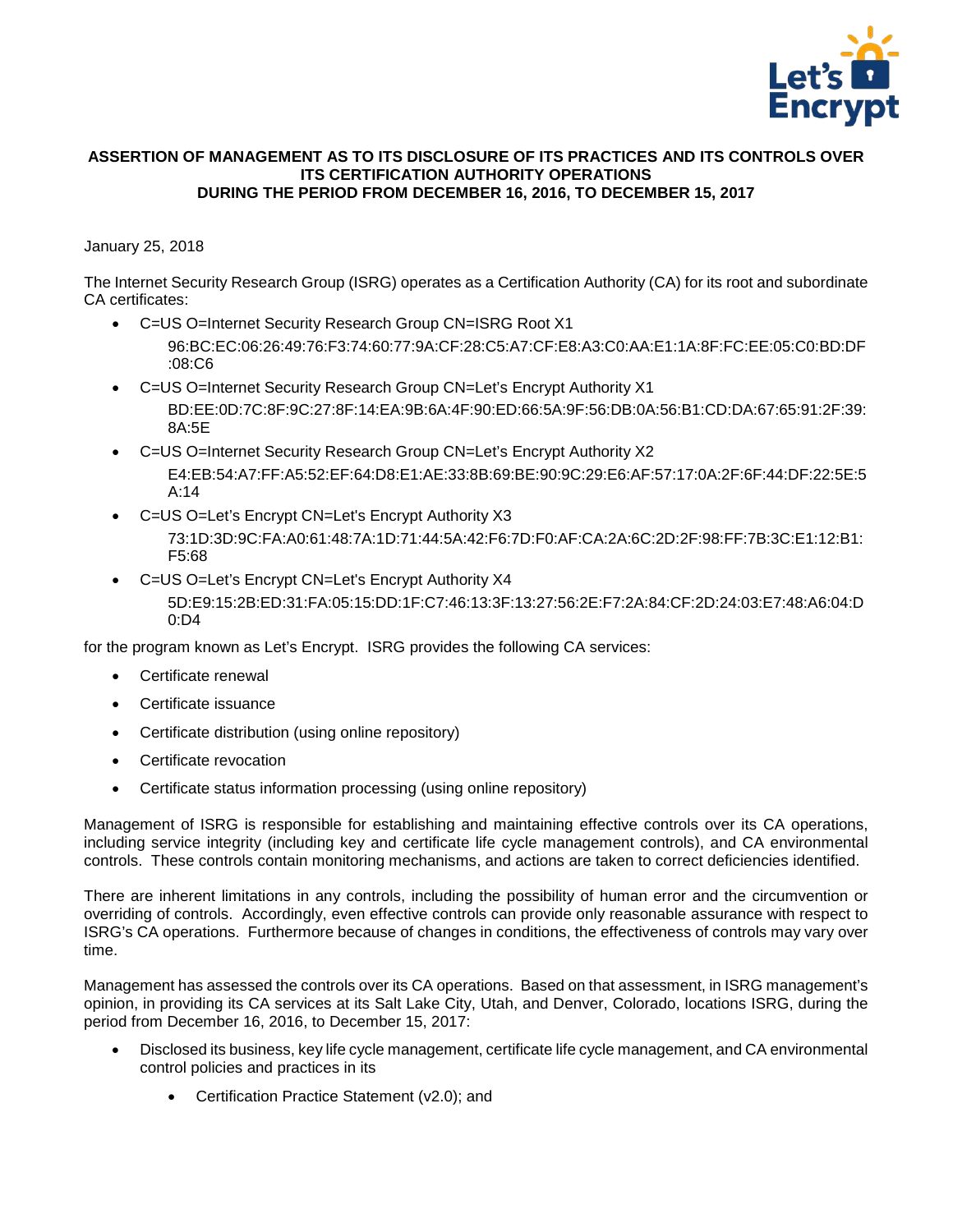- Certificate Policy (v2.0);
- Maintained effective controls to provide reasonable assurance that:
	- ISRG's Certification Practice Statement is consistent with its Certificate Policy;
	- ISRG provides its services in accordance with its Certificate Policy and Certification Practice Statement;
	- The integrity of keys and certificates it manages is established and protected throughout their life cycles;
	- Logical and physical access to CA systems and data was restricted to authorized individuals;
	- The continuity of key and certificate life cycle management operations was maintained; and
	- CA systems development, maintenance and operations were properly authorized and performed to maintain CA systems integrity.

based on the [AICPA/CPA Canada Trust Services Principles and Criteria for Certification Authorities Version 2.0](http://www.webtrust.org/homepage-documents/item54279.pdf)  [\("WebTrust for Certification Authorities Principles and Criteria"\)](http://www.webtrust.org/homepage-documents/item54279.pdf) including the following:

# **CA Business Practices Disclosure**

- *CA Business Practices Management*
	- Certification Practice Statement Management
	- Certificate Policy Management
	- CP and CPS Consistency

# **CA Environmental Controls**

- Security Management
- Asset Classification and Management
- Personnel Security
- Physical and Environmental Security
- Operations Management
- System Access Management
- Systems Development and Maintenance
- Business Continuity Management
- Monitoring and Compliance
- Audit Logging

## **Service Integrity**

- *Key Life Cycle Management Controls*
	- CA Key Generation
	- CA Key Storage, Backup, and Recovery
	- Public Key Distribution